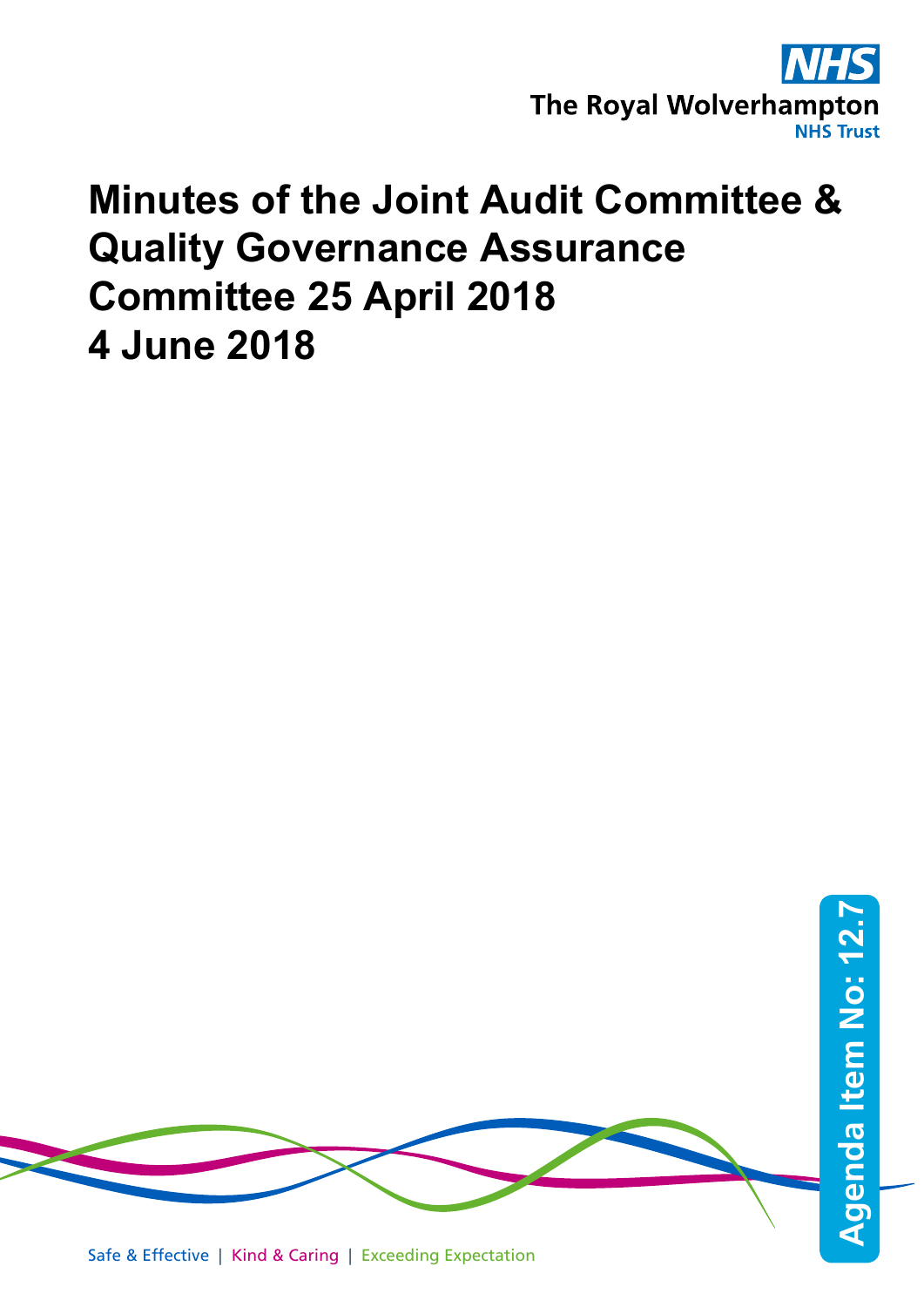## **Minutes of the Joint Audit Committee & Quality Governance Assurance Committee**

|              | held on:                     |
|--------------|------------------------------|
| <b>Date</b>  | Wednesday 25 April 2018      |
| <b>Venue</b> | Boardroom, G099, Building 12 |
| Time         | 1.00pm to 2.00pm             |

| Present:   | <b>Name</b>            | Role                                |
|------------|------------------------|-------------------------------------|
|            | R Dunshea (RD) (Chair) | <b>Non-Executive Director</b>       |
|            | M Arthur (MA)          | Head of Governance & Legal Services |
|            | J Brown (JB)           | Internal Audit - Grant Thornton     |
|            | A M Cannaby (AMC)      | <b>Chief Nursing Officer</b>        |
|            | R Edwards (RE)         | Non-Executive Director              |
|            | D Hickman (DH)         | Deputy Chief Nursing Officer        |
|            | M Martin (MM)          | <b>Non-Executive Director</b>       |
|            | D Shariff (DS)         | Senior Manager - KPMG               |
|            | J Small (JS)           | <b>Non-Executive Director</b>       |
|            | K Stringer (KS)        | <b>Chief Finance Officer</b>        |
|            | H Troalen (HT)         | Deputy Chief Finance Officer        |
|            | K Wilshere (KW)        | Company Secretary                   |
| Apologies: | <b>Name</b>            | Role                                |
|            | D Loughton             | <b>Chief Executive</b>              |
|            |                        |                                     |
|            |                        |                                     |
|            |                        |                                     |
|            |                        |                                     |
|            |                        |                                     |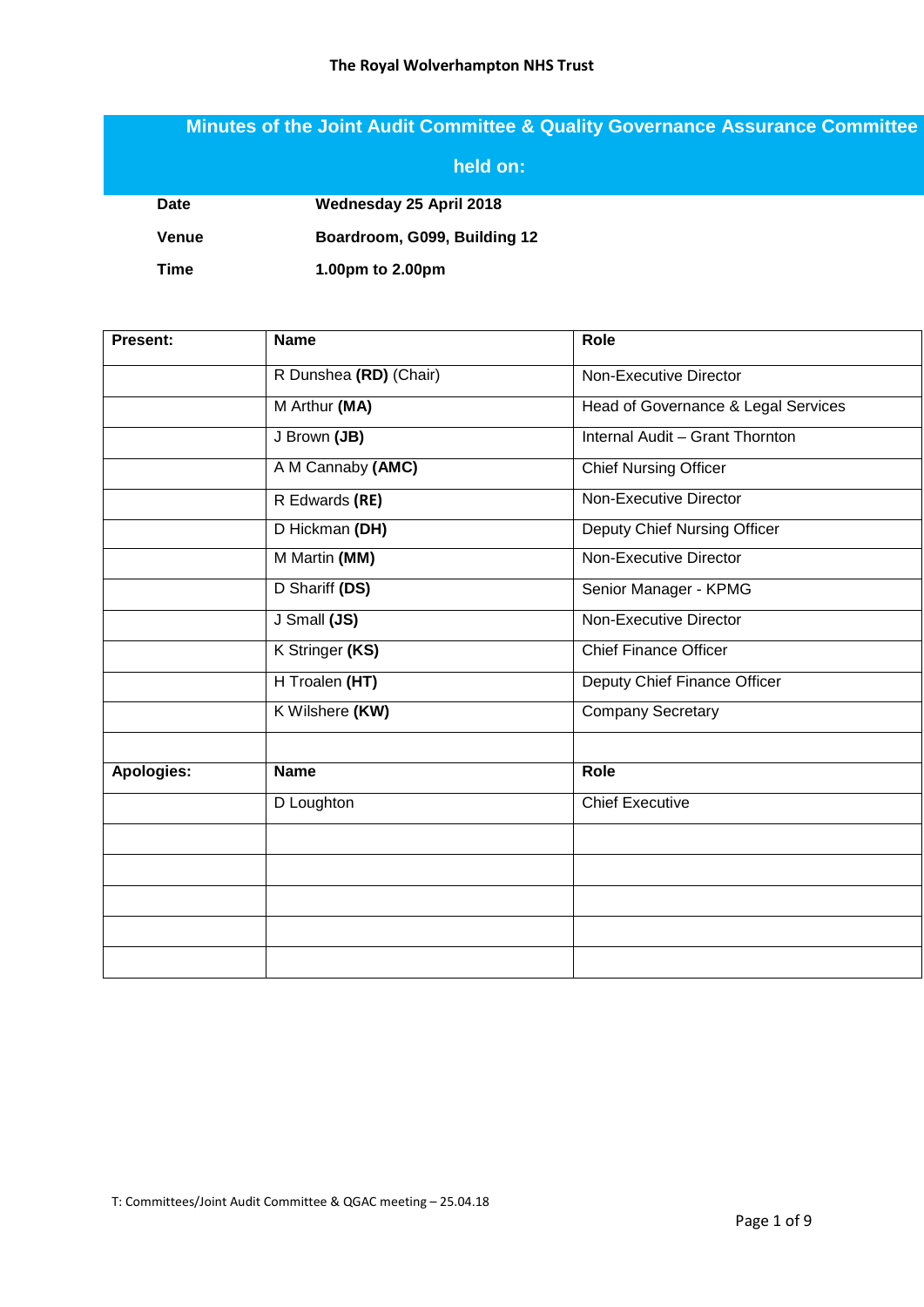| Item<br>No.             |                                                                                                                                                                                                                                                                                                                                                                                      | Action |  |  |  |  |
|-------------------------|--------------------------------------------------------------------------------------------------------------------------------------------------------------------------------------------------------------------------------------------------------------------------------------------------------------------------------------------------------------------------------------|--------|--|--|--|--|
| $\mathbf{1}$            | <b>Apologies for absence</b>                                                                                                                                                                                                                                                                                                                                                         |        |  |  |  |  |
|                         | Apologies for absence were noted by the meeting.                                                                                                                                                                                                                                                                                                                                     |        |  |  |  |  |
| $\overline{\mathbf{2}}$ | <b>Declarations of Interest</b>                                                                                                                                                                                                                                                                                                                                                      |        |  |  |  |  |
|                         | There were no Declarations of Interest.                                                                                                                                                                                                                                                                                                                                              |        |  |  |  |  |
| $\mathbf{3}$            | <b>Minutes of the Previous Meeting</b>                                                                                                                                                                                                                                                                                                                                               |        |  |  |  |  |
|                         | RE asked for a correction to page 5, item number 5.4, $4th$ paragraph should read: RD<br>asked about the funds identified in the shortfall of running.                                                                                                                                                                                                                               |        |  |  |  |  |
|                         | The minutes of the meeting held on Wednesday 19 April 2017 were accepted as a<br>correct version.                                                                                                                                                                                                                                                                                    |        |  |  |  |  |
| 4                       | <b>Matters arising from the Minutes</b>                                                                                                                                                                                                                                                                                                                                              |        |  |  |  |  |
|                         | There were no matters arising from the minutes and the action log was updated as<br>agreed.                                                                                                                                                                                                                                                                                          |        |  |  |  |  |
| 5                       | 2017/18                                                                                                                                                                                                                                                                                                                                                                              |        |  |  |  |  |
| 5.1                     | Internal Audit Annual Report and Annual Head of Internal Audit Opinion 2017/2018<br>- Joanne Brown (Grant Thornton)                                                                                                                                                                                                                                                                  |        |  |  |  |  |
|                         | JB advised the meeting that this was in draft format and subject to final agreement of the<br>last couple of reports which have been circulated in draft.                                                                                                                                                                                                                            |        |  |  |  |  |
|                         | The meeting noted the key points of the report where reasonable assurance over the<br>overall adequacy and effectiveness of the organisations framework of Governance, Risk<br>Management and Control based on the internal audit.                                                                                                                                                   |        |  |  |  |  |
|                         | MM queried page 4, where there are Report Conclusions To Be Confirmed. JB explained<br>that:                                                                                                                                                                                                                                                                                         |        |  |  |  |  |
|                         | GP Vertical Integration is with Sultan Mahmud for management comments but<br>$\bullet$<br>there are no high risk areas identified within this review.<br>Maternity $-$ IT procurement and management $-$ JB to confirm when this review<br>$\bullet$                                                                                                                                 |        |  |  |  |  |
|                         | was circulated for approval and closure. There are no high risk areas identified<br>within this review.                                                                                                                                                                                                                                                                              |        |  |  |  |  |
|                         | Waiting List Initiatives - JB reported that she is expecting some high risks within<br>$\bullet$<br>this review. JB confirmed that she is hoping to get the draft report out this week.<br>JB advised the meeting that the risks maybe around approving Waiting List<br>Initiatives payments and the scrutiny of the payments, this was based on Grant<br>Thornton's sample testing. |        |  |  |  |  |
|                         | Cannock Business Case - JB confirmed that she had spoken to Gwen Nuttall<br>$\bullet$<br>around the scope; work is now taking place this week and next week.                                                                                                                                                                                                                         |        |  |  |  |  |
|                         | The meeting was informed by JB that some of the delays are due to Grant Thornton<br>commencing the reviews later than anticipated in terms of the timetable. JB assured the                                                                                                                                                                                                          |        |  |  |  |  |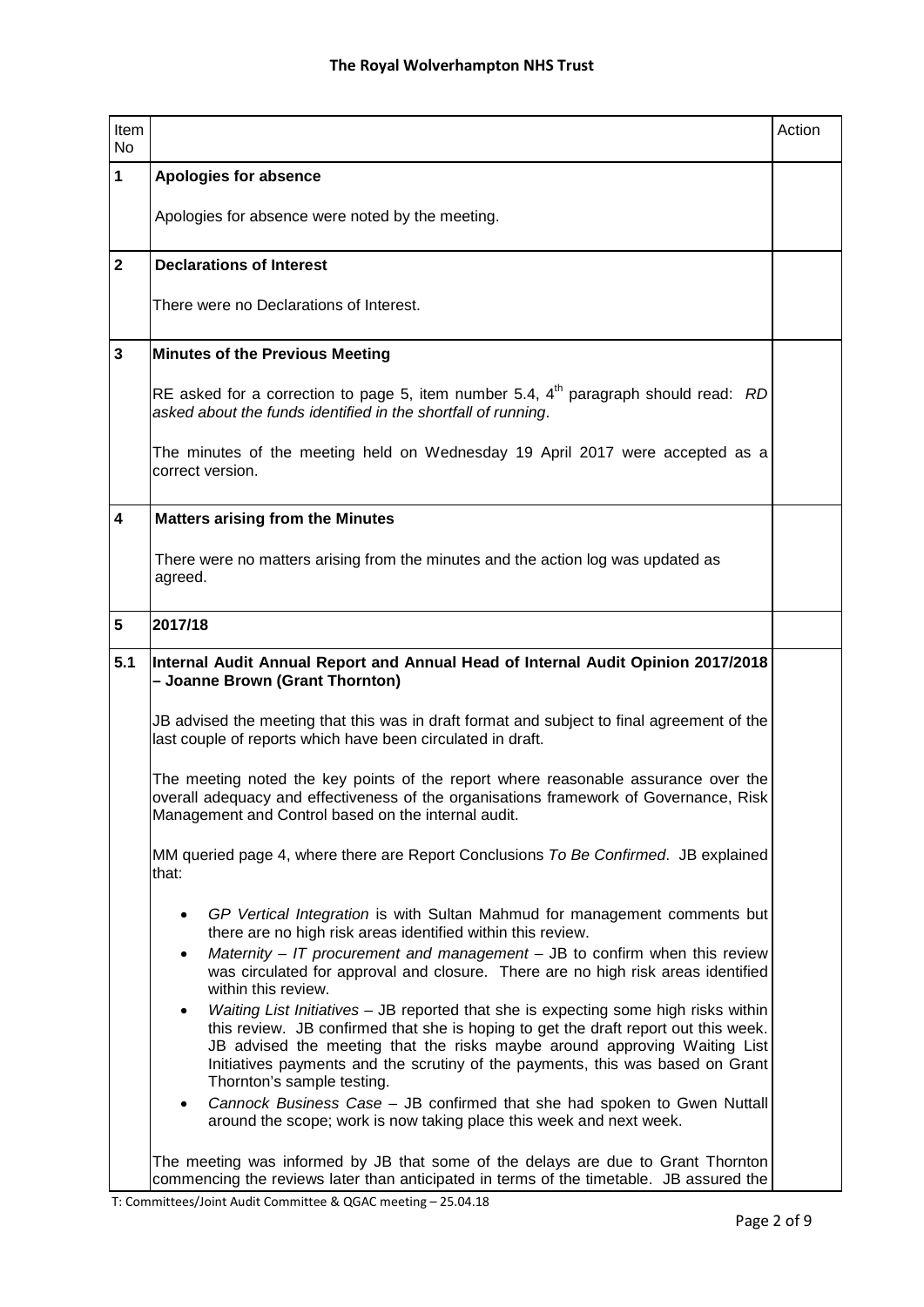| Item<br>No |                                                                                                                                                                                                                                                                                                                                                                                                                                                                                                                                                        | Action |
|------------|--------------------------------------------------------------------------------------------------------------------------------------------------------------------------------------------------------------------------------------------------------------------------------------------------------------------------------------------------------------------------------------------------------------------------------------------------------------------------------------------------------------------------------------------------------|--------|
|            | meeting that the reports will be available at the next Audit Committee at the end of May.                                                                                                                                                                                                                                                                                                                                                                                                                                                              |        |
|            | MM asked JB if the partial assurance meant that there were some high risk areas, JB<br>confirmed this. MM queried what the high risk areas are and mentioned that to date the<br>Audit Committee had not seen the Cash and working capital management report. JB<br>apologised for this and agreed to send the report to Anne-Louise Stirling for circulation to<br>the Committee.                                                                                                                                                                     | JB     |
|            | MM raised concerns regarding a section of the report on page 7 which lists the<br>weaknesses identified putting the Trust at risk. MM noted that there is more than just the<br>high risks. MM commented that, in her opinion, this section of the report does not make<br>good reading for the Trust. Following discussion it was agreed to remove Recruitment as<br>the process is not a risk.                                                                                                                                                       |        |
|            | MM raised concerns about Cash Flow being classed as a high risk as the two<br>recommendations made are areas which MM would support Finance looking at; however,<br>MM does not feel that Cash Flow is high risk. MM stressed to the meeting that the Trust<br>have managed the cash exceptionally well this year and this is reviewed within the<br>Finance & Performance meeting and there is a programme of work in place. MM feels<br>that high risk for cash management insinuates that the organisation does not pay this<br>item any attention. |        |
|            | The meeting discussed the report and it was agreed that once the report conclusions had<br>been agreed, the section of the report on page 7 would be finalised. KS commented that<br>the said section on page 7 and the statements below need to run in sync along with<br>comments of actions being sorted need to be captured as well.                                                                                                                                                                                                               |        |
|            | It was agreed to discuss this report further at the May Audit Committee meeting.                                                                                                                                                                                                                                                                                                                                                                                                                                                                       |        |
|            | MA advised the meeting that Clinical Incidents and CQC sources of assurance audits<br>both have partial assurance; MA reported that the Clinical Incidents issue was related to<br>overdue SUI actions and this is being managed through the sub-groups. MA informed<br>the meeting that there is one high rated risk recommendation and this relates to internal<br>assurances being input related and not outcome related. DH added that it was also<br>about consistence and how it was done across the organisation.                               |        |
|            | Following a suggestion from KS regarding the correct wording to be used so the report<br>conclusion is not misinterpreted JB agreed to review the wording when the report is<br>finalised.                                                                                                                                                                                                                                                                                                                                                             |        |
|            | The meeting accepted this report.                                                                                                                                                                                                                                                                                                                                                                                                                                                                                                                      |        |
|            | Internal Audit - Progress Report - Joanne Brown (Grant Thornton)                                                                                                                                                                                                                                                                                                                                                                                                                                                                                       |        |
|            | JB reported that this has been updated since the last Audit Committee meeting and this<br>includes the compliance with policy and procedures, gifts, hospitality and conflicts of<br>interest.                                                                                                                                                                                                                                                                                                                                                         |        |
| 5.2        | Annual Governance Statement and the Annual Governance Report - 2017/18 -<br><b>Keith Wilshere</b>                                                                                                                                                                                                                                                                                                                                                                                                                                                      |        |
|            | KW presented the draft Annual Governance Report, which forms part of the Statement to<br>the meeting.                                                                                                                                                                                                                                                                                                                                                                                                                                                  |        |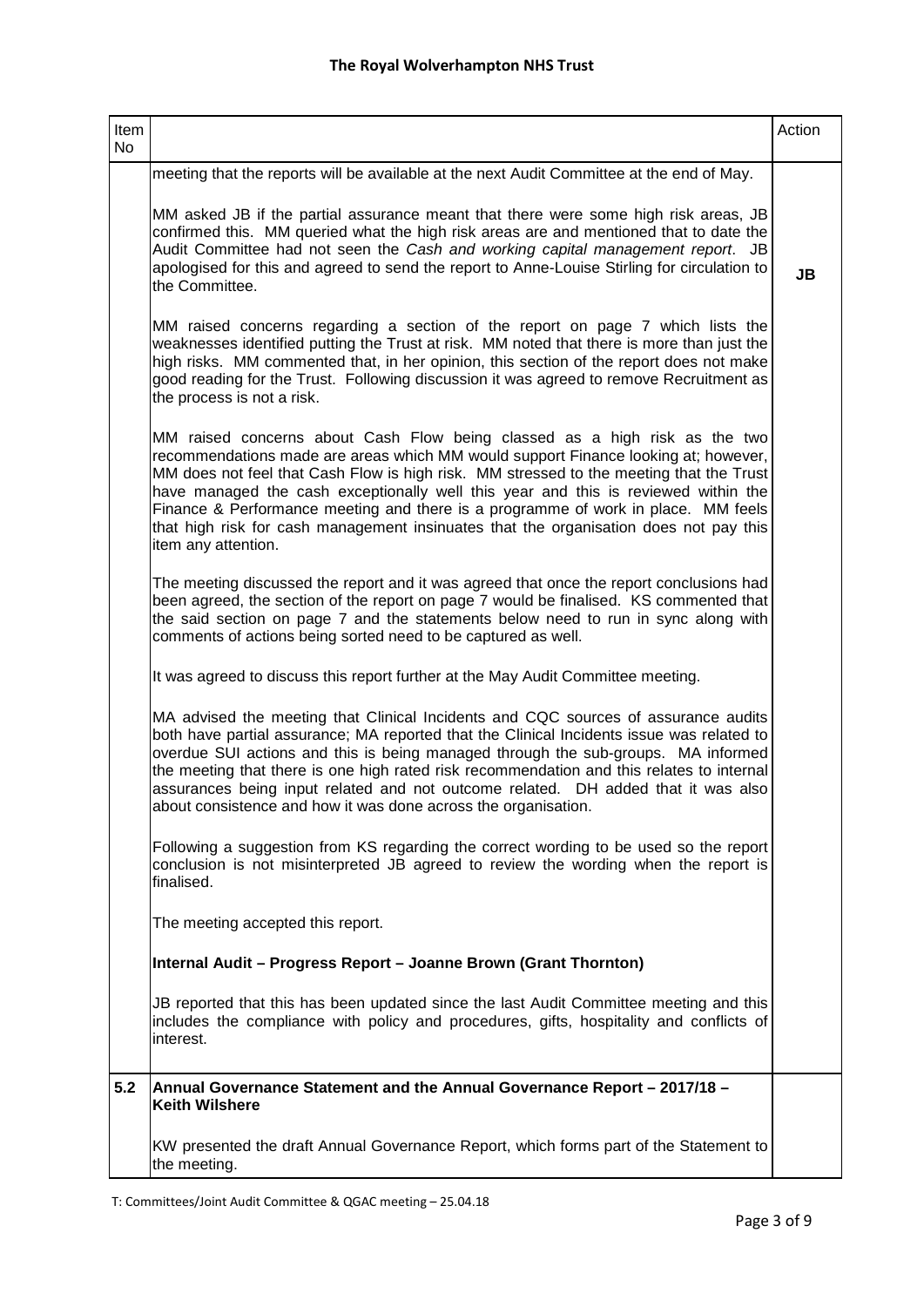| Item<br>No |                                                                                                                                                                                                                                                                                                                                                                                                                                                                                                                                                                                                                                                                | Action |
|------------|----------------------------------------------------------------------------------------------------------------------------------------------------------------------------------------------------------------------------------------------------------------------------------------------------------------------------------------------------------------------------------------------------------------------------------------------------------------------------------------------------------------------------------------------------------------------------------------------------------------------------------------------------------------|--------|
|            | KW advised the meeting that he was working on version 2.4, updates are still to be done<br>and information is still being received. KW informed the meeting that work was about to<br>commence in the process of cross referencing with the National Template and the<br>National Guidance. KW reported that the Trust is where it is expected to be in regards to<br>its internal timetable, despite having shorter time as in preparation and actual pulling<br>together of the report.                                                                                                                                                                      |        |
|            | KW asked for the meeting to let him have comments outside of the meeting and he will<br>ensure that they are included in future versions. The meeting discussed further the report<br>and KW asked the meeting to forward comments to himself by Friday and agreed to<br>circulate the most up-to-date report to the members on Friday.<br>Comments on the<br>updated version need to be with KW by close of play on Tuesday.                                                                                                                                                                                                                                  |        |
|            | RE queried how the QGAC section would be completed and MA confirmed that sections<br>of the QGAC Annual Summary Report will be used in the above reports.                                                                                                                                                                                                                                                                                                                                                                                                                                                                                                      |        |
|            | KW assured the meeting that missing sections of the report are being chased daily.                                                                                                                                                                                                                                                                                                                                                                                                                                                                                                                                                                             |        |
|            | KW mentioned that a review of the structure and content of the Annual Governance<br>Report was due. This was agreed around the table.                                                                                                                                                                                                                                                                                                                                                                                                                                                                                                                          |        |
|            | KW presented the Annual Governance Statement to the meeting and confirmed that the<br>statement forms part of the Annual Governance Report. KW commented that the<br>Statement is lengthy and suggested that next year the structure and content is reviewed,<br>this was agreed. Comments are requested by Friday with final comments on the updated<br>version of the report by close of play on Tuesday.                                                                                                                                                                                                                                                    |        |
|            | The meeting accepted the reports.                                                                                                                                                                                                                                                                                                                                                                                                                                                                                                                                                                                                                              |        |
| 5.3        | Draft Internal Audit and Services Plan for 2018/19 - Joanne Brown (Grant Thornton)                                                                                                                                                                                                                                                                                                                                                                                                                                                                                                                                                                             |        |
|            | JB presented the above report and informed the meeting that the Audit Plan has been<br>updated following the Committee's comments at the last meeting with clarification in terms<br>of the plan, Internal Audit Sponsors are and contingence around Pathology Developments<br>and business case dependent on how it develops throughout the year.                                                                                                                                                                                                                                                                                                             |        |
|            | MM asked if the report could be reformatted to be in Quarter order as this would be easier<br>to view and monitor. JB agreed to change this.                                                                                                                                                                                                                                                                                                                                                                                                                                                                                                                   | JB     |
|            | MA mentioned that there are a couple of differences between the audit plan for 3 years<br>and the audit plan for this financial year. It is indicated that the Risk Management<br>strategy is not due to be done in this financial year but is indicated to be completed on the<br>proposed internal audit plan. Also the Radiology reporting is due to be done on the<br>internal strategic internal audit plan this year but is not indicated on the proposed internal<br>audit plan for 2018/19. JB informed the meeting that following discussions with sponsors<br>there was a bit of movement. JB suggested that she adds to the report the rationale of | JB     |
|            | why some of the audits have been moved. This was agreed.<br>RE asked if the following internal audit reports for 2018/19 will be reviewed at QGAC:                                                                                                                                                                                                                                                                                                                                                                                                                                                                                                             |        |
|            |                                                                                                                                                                                                                                                                                                                                                                                                                                                                                                                                                                                                                                                                |        |
|            | Information Governance Toolkit - quarter 2<br>$\bullet$<br>Risk Management - quarter 2<br>$\bullet$                                                                                                                                                                                                                                                                                                                                                                                                                                                                                                                                                            |        |
|            | Theatre Productivity - quarter 1<br>$\bullet$<br>Whistleblowing - quarter 1<br>$\bullet$                                                                                                                                                                                                                                                                                                                                                                                                                                                                                                                                                                       |        |
|            | Governance - quarter 4<br>٠                                                                                                                                                                                                                                                                                                                                                                                                                                                                                                                                                                                                                                    |        |
|            | Safe Staffing (Risk 2080 – Risk to quality of patient care) – quarter 3<br>$\bullet$                                                                                                                                                                                                                                                                                                                                                                                                                                                                                                                                                                           |        |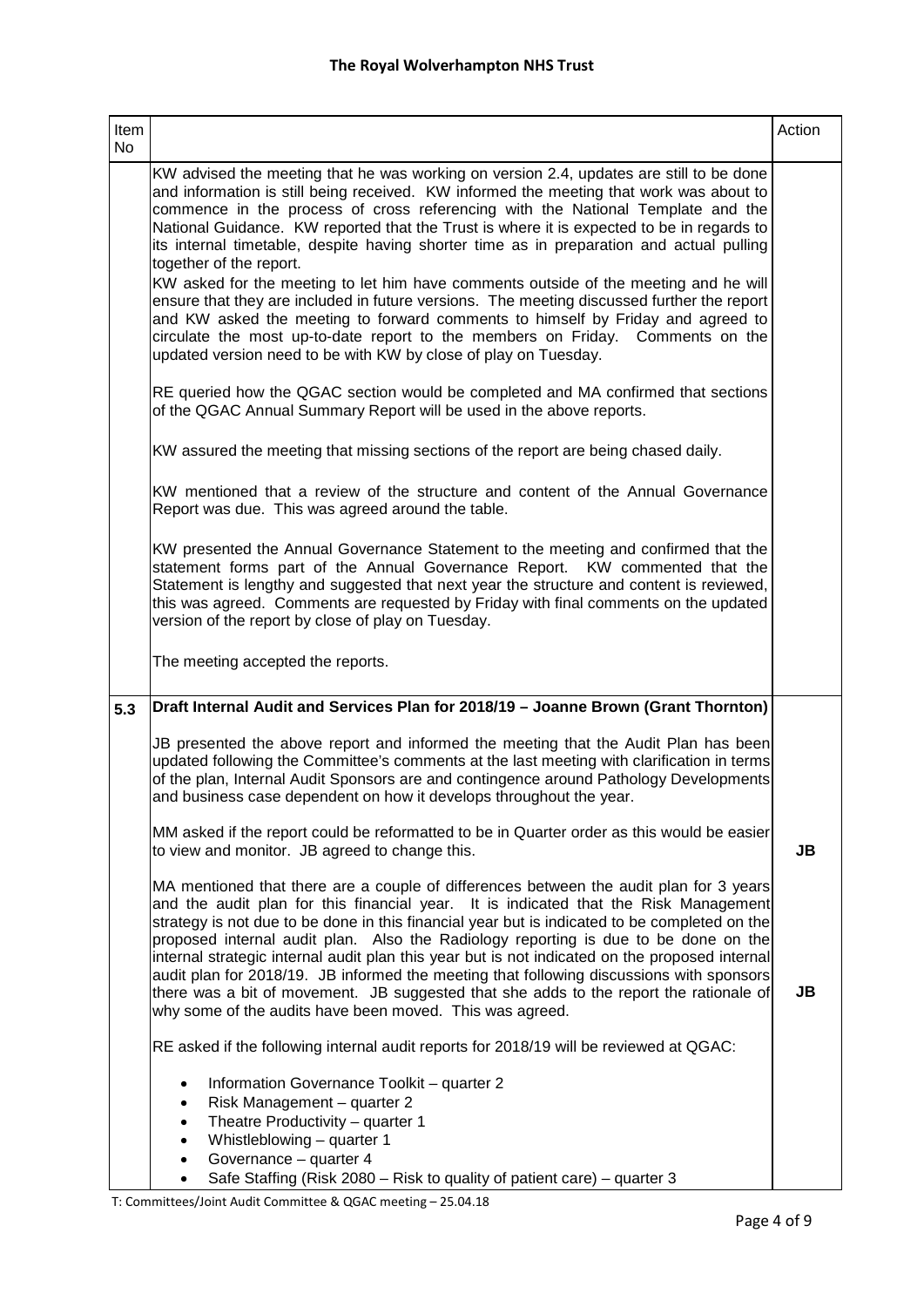| Item<br>No |                                                                                                                                                                                                                                                                                                                                                                                                                                                                                                                                                                                         | Action |
|------------|-----------------------------------------------------------------------------------------------------------------------------------------------------------------------------------------------------------------------------------------------------------------------------------------------------------------------------------------------------------------------------------------------------------------------------------------------------------------------------------------------------------------------------------------------------------------------------------------|--------|
|            | Estates (linked to various Health & Safety / Fire risks on the Risk Register) -<br>$\bullet$<br>quarter 3                                                                                                                                                                                                                                                                                                                                                                                                                                                                               |        |
|            | Clinical Strategy - quarter 3/4                                                                                                                                                                                                                                                                                                                                                                                                                                                                                                                                                         |        |
|            | MM raised the point that a number of the internal audit reports should be discussed at<br>Finance & Performance not mentioned by RE. MM advised the meeting that they are not<br>on the agenda because they go to Audit Committee. The meeting discussed the best way<br>to monitor the Internal Audit reports. It was agreed that the internal audits should go to<br>their specialised committees but still be monitored at Audit Committee. RD suggested the<br>May meeting be used to discuss / focus on which internal audit reports go to which<br>Committee.                     |        |
|            | KW queried if he was the appropriate sponsor for the Whistleblowing and Governance<br>internal audit plan. KW feels the Governance audit plan should have a Director as a<br>sponsor.                                                                                                                                                                                                                                                                                                                                                                                                   |        |
|            | KW mentioned that he thought there would be a part 2 of the Conflict of Interest because<br>there is now a new policy and new system. The agreement made was the new system<br>would be reviewed at the end of this financial year and KW mentioned that this was<br>missing from the plan.                                                                                                                                                                                                                                                                                             |        |
|            | The meeting discussed Dr Odum being the sponsor of Information Governance toolkit and<br>the sponsor of Safe Staffing should be Ann-Maria Cannaby. Capital Planning sponsor will<br>be Kevin Stringer and Mike Shannon. It was agreed that Estate's sponsors will be Kevin<br>Stringer and Gwen Nuttall.                                                                                                                                                                                                                                                                                |        |
|            | The plan would be resubmitted with the changes noted above to the May meeting of the<br>Audit Committee.                                                                                                                                                                                                                                                                                                                                                                                                                                                                                |        |
| 5.4        | External Audit Interim Report - David Sharif (KPMG)                                                                                                                                                                                                                                                                                                                                                                                                                                                                                                                                     |        |
|            | DS presented a verbal update on the external audit interim report.                                                                                                                                                                                                                                                                                                                                                                                                                                                                                                                      |        |
|            | DS explained to the meeting the reasoning behind a verbal report was due because it is a<br>very busy period of the year for the company.                                                                                                                                                                                                                                                                                                                                                                                                                                               |        |
|            | <b>Quality Accounts - DS</b> mentioned that testing had been completed around C-Diff and<br>VTE and there does not seem to be an indication that the outcome of KPMG's work will<br>result in anything different to what the Trust had last year. However, there will be some<br>potential recommendations to the Trust.                                                                                                                                                                                                                                                                |        |
|            | Understanding is being sought on the context of some of the Trusts controls and<br>procedures around following up VTE patients particularly those who have not had their<br>VTE assessment on admission within 24 hours.                                                                                                                                                                                                                                                                                                                                                                |        |
|            | Financial Statements Audits - KPMG started on site this week and DS announced that<br>the Trust submitted their accounts on time; focus is around PP and Income. KPMG is<br>aware, through the submission of the accounts, that the Trust has maintained its<br>outstanding debtor of £4.8million with Wolverhampton CCG in respect of the 16/17<br>position A model in front of A&E. DS recommended as nothing has happened to this in<br>17/18 financial year this debtor should be removed from the accounts. KS agreed to<br>speak to DS outside of the meeting to discuss further. |        |
|            | DH informed the meeting in regards to VTE last financial year, external clarification from<br>the national body, the report came in late May from the Auditors; external confirmation                                                                                                                                                                                                                                                                                                                                                                                                   |        |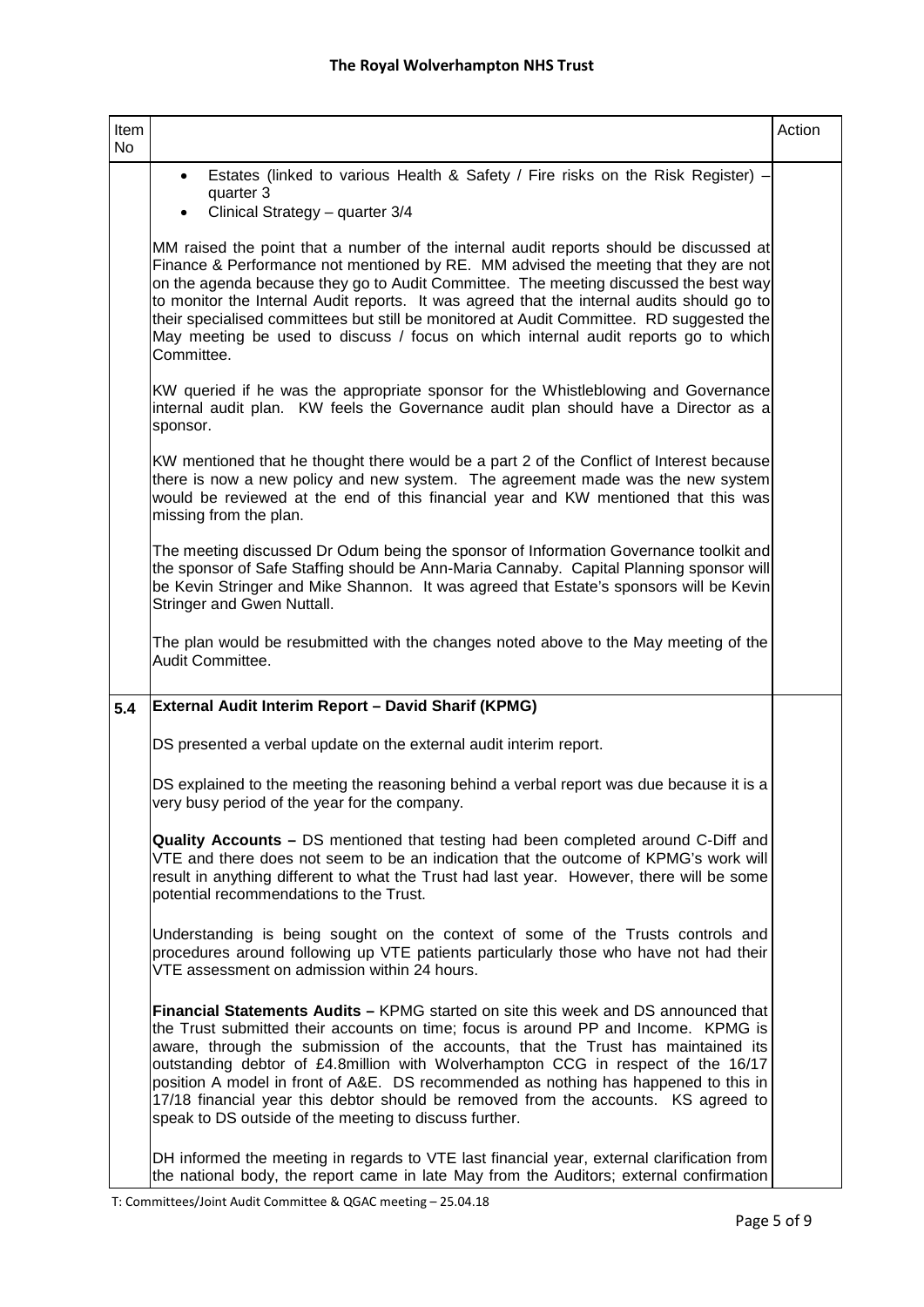| Item<br>No     |                                                                                                                                                                                                                                                                                                                                                                                                                                                                                                                                                                                                                                       | Action |  |  |  |  |
|----------------|---------------------------------------------------------------------------------------------------------------------------------------------------------------------------------------------------------------------------------------------------------------------------------------------------------------------------------------------------------------------------------------------------------------------------------------------------------------------------------------------------------------------------------------------------------------------------------------------------------------------------------------|--------|--|--|--|--|
|                | was received in November / December. These considerations were taken through PSIG<br>in terms of what it meant for the organisation and VTE has worked on the<br>recommendations with a proposal that a revised data capture and reporting went live on<br>the 1 April 2018. The testing has been completed on the old system and methodology,<br>assurance is now sought that moving forward on the new methodology that there are no<br>continuations of systematic errors that were identified last year. This work will be<br>monitored by the VTE group and PSIG (known now as Quality and Safety Intelligence<br>Group - QSIG). |        |  |  |  |  |
|                | DS feels that KPMG are on track and have a clear timetable.                                                                                                                                                                                                                                                                                                                                                                                                                                                                                                                                                                           |        |  |  |  |  |
|                | The meeting accepted this report.                                                                                                                                                                                                                                                                                                                                                                                                                                                                                                                                                                                                     |        |  |  |  |  |
| 5.5            | Audit Committee - Review of Activities - Roger Dunshea                                                                                                                                                                                                                                                                                                                                                                                                                                                                                                                                                                                |        |  |  |  |  |
|                | RD presented the report to the meeting.                                                                                                                                                                                                                                                                                                                                                                                                                                                                                                                                                                                               |        |  |  |  |  |
|                | Dr J Anderson to be added to the attendance list for July meeting only.                                                                                                                                                                                                                                                                                                                                                                                                                                                                                                                                                               |        |  |  |  |  |
|                | The meeting accepted this report.                                                                                                                                                                                                                                                                                                                                                                                                                                                                                                                                                                                                     |        |  |  |  |  |
| 5.6            | Quality Governance Assurance Committee / Summary of Activities - Rosi Edwards                                                                                                                                                                                                                                                                                                                                                                                                                                                                                                                                                         |        |  |  |  |  |
|                | RE presented the report to the meeting.                                                                                                                                                                                                                                                                                                                                                                                                                                                                                                                                                                                               |        |  |  |  |  |
|                | RE highlighted to the meeting the change in Committee structure, QSAG and PSIG<br>changing to Compliance Oversight Group and Quality & Safety Intelligence Group. The<br>first new format meetings took place in March and are working quite well.                                                                                                                                                                                                                                                                                                                                                                                    |        |  |  |  |  |
|                | The meeting accepted this report.                                                                                                                                                                                                                                                                                                                                                                                                                                                                                                                                                                                                     |        |  |  |  |  |
|                | <b>Other Items</b>                                                                                                                                                                                                                                                                                                                                                                                                                                                                                                                                                                                                                    |        |  |  |  |  |
|                | No other items to discuss.                                                                                                                                                                                                                                                                                                                                                                                                                                                                                                                                                                                                            |        |  |  |  |  |
| $\overline{7}$ | <b>Evaluation of the Meeting</b>                                                                                                                                                                                                                                                                                                                                                                                                                                                                                                                                                                                                      |        |  |  |  |  |
|                | Quick meeting, controlled well. Difficulty in reading large papers on BoardPad.                                                                                                                                                                                                                                                                                                                                                                                                                                                                                                                                                       |        |  |  |  |  |
| 8              | <b>Any Other Business</b>                                                                                                                                                                                                                                                                                                                                                                                                                                                                                                                                                                                                             |        |  |  |  |  |
|                | There was no other business.                                                                                                                                                                                                                                                                                                                                                                                                                                                                                                                                                                                                          |        |  |  |  |  |
| 9              | Date and Time of Next Meeting                                                                                                                                                                                                                                                                                                                                                                                                                                                                                                                                                                                                         |        |  |  |  |  |
|                | The next meeting of the Joint Audit Committee and Quality Governance Assurance<br>Committee will be convened in April 2019.                                                                                                                                                                                                                                                                                                                                                                                                                                                                                                           |        |  |  |  |  |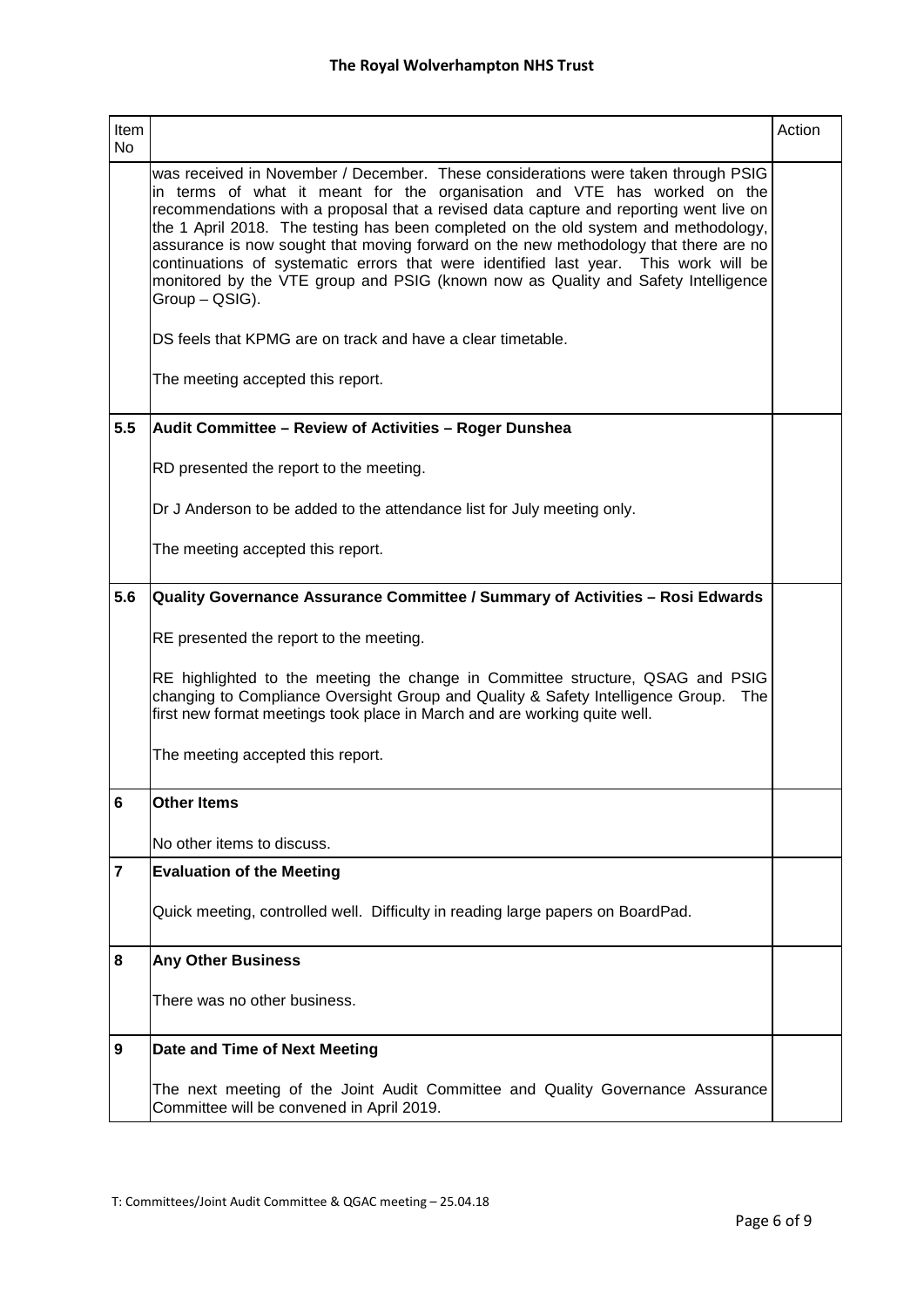## **COMMITTEES ACTION SUMMARY REPORT**

| <b>ITEM</b> | Action to be taken raised from the meeting                                                                                                                                                                                                                                                                                                                                                                                                                                                                                                                                                                                                                                                                                                      | Lead      | <b>Committee</b><br>Date | <b>Review</b><br>date | <b>Update</b> |
|-------------|-------------------------------------------------------------------------------------------------------------------------------------------------------------------------------------------------------------------------------------------------------------------------------------------------------------------------------------------------------------------------------------------------------------------------------------------------------------------------------------------------------------------------------------------------------------------------------------------------------------------------------------------------------------------------------------------------------------------------------------------------|-----------|--------------------------|-----------------------|---------------|
| 5.1         | MM mentioned that to date the Audit Committee<br>had not seen the Cash and working capital<br>management report. JB apologised for this and<br>agreed to send the report to Anne-Louise Stirling<br>for circulation to the Committee.                                                                                                                                                                                                                                                                                                                                                                                                                                                                                                           | JB        | 25.04.18                 | May 2018              |               |
| 5.3         | MM asked if the report could be reformatted to be<br>in Quarter order as this would be easier to view<br>and monitor. JB agreed to change this.                                                                                                                                                                                                                                                                                                                                                                                                                                                                                                                                                                                                 | JB        | 25.04.18                 | May 2018              |               |
| 5.3         | MA mentioned that there are a couple of<br>differences between the audit plan for 3 years<br>and the audit plan for this financial year. It is<br>indicated that the Risk Management strategy is<br>not due to be done in this financial year but is<br>indicated to be completed on the proposed<br>internal audit plan. Also the Radiology reporting<br>is due to be done on the internal strategic<br>internal audit plan this year but is not indicated<br>on the proposed internal audit plan for 2018/19.<br>JB informed the meeting that following<br>discussions with sponsors there was a bit of<br>movement. JB suggested that she adds to the<br>report the rationale of why some of the audits<br>have been moved. This was agreed. | <b>JB</b> | 25.04.18                 | May 2018              |               |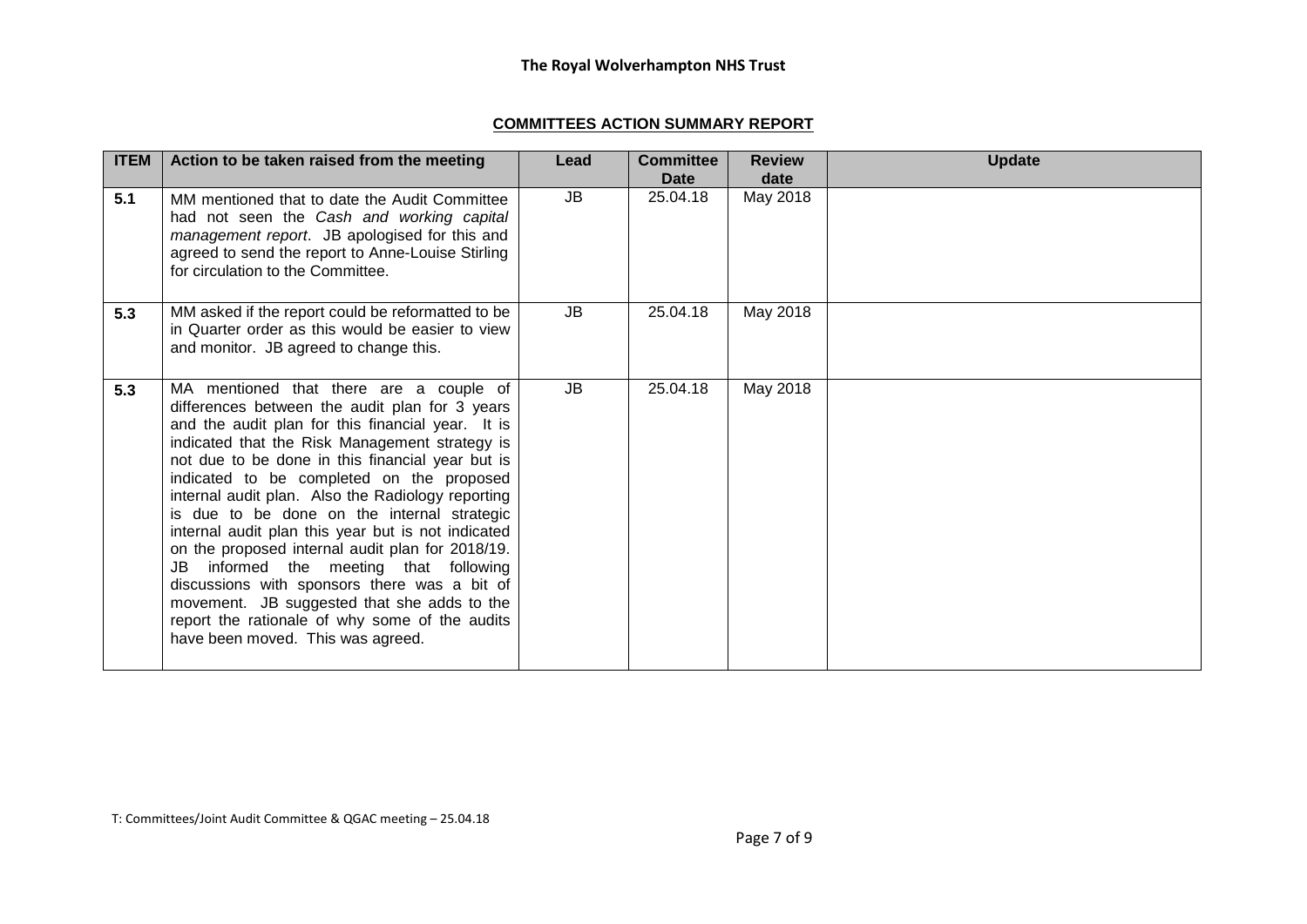| <b>ITEM</b> | Action to be taken raised from the<br>meeting                                                                                                                                                                                                                                                                                                                                                                                                                                                                                                  | Lead       | <b>Carried</b><br>forward<br>from | <b>Committee</b><br><b>Review</b><br>date | <b>Update</b> |
|-------------|------------------------------------------------------------------------------------------------------------------------------------------------------------------------------------------------------------------------------------------------------------------------------------------------------------------------------------------------------------------------------------------------------------------------------------------------------------------------------------------------------------------------------------------------|------------|-----------------------------------|-------------------------------------------|---------------|
|             |                                                                                                                                                                                                                                                                                                                                                                                                                                                                                                                                                |            |                                   |                                           |               |
| 5.1         | Following discussion regarding the draft<br>reports, MG informed the meeting that these<br>will need finalising by the Trust. The Chair<br>asked for it to be noted as an action for<br>Kevin Stringer to develop a timetable to<br>finalise the draft reports                                                                                                                                                                                                                                                                                 | RD/KS      | April 2017                        | <b>April 2018</b>                         | Completed     |
| 5.2         | RD recommended to PA that the final<br>paragraph in the new 5.1 (risks) could be<br>restructured into bullet points to emphasise<br>the financial risks faced by the Trust. This<br>would help address the point made by DS.<br>RD enquired if historical data on table 3 of<br>section 6: Information Governance could be<br>inserted to compare if the figures are worse<br>or better than last year as this is a critical<br>part of the report<br>The AGS was in draft and the next version<br>would be circulated for review by the Board | PA         | April 2017                        | <b>April 2018</b>                         | Completed     |
|             | and KPMG ahead of submission to NHSI.                                                                                                                                                                                                                                                                                                                                                                                                                                                                                                          |            |                                   |                                           |               |
| 5.2         | RD, JB and KS to meet to finalise the internal<br>audit plan.                                                                                                                                                                                                                                                                                                                                                                                                                                                                                  | KS, JB, RD | April 2017                        | <b>April 2018</b>                         | Completed     |
| 5.2         | RE asked for an explanation on the Peer<br>review process bubble on page 19 stating<br>concurring Engagement Leader review<br>process. JB replied that this means that<br>there is a relationship partner (another<br>person within Grant Thornton) who oversees<br>the internal audit and where there is a higher                                                                                                                                                                                                                             | JB         | April 2017                        | <b>April 2018</b>                         | Completed     |

## **Closed Agenda Items – To be removed at the next meeting**